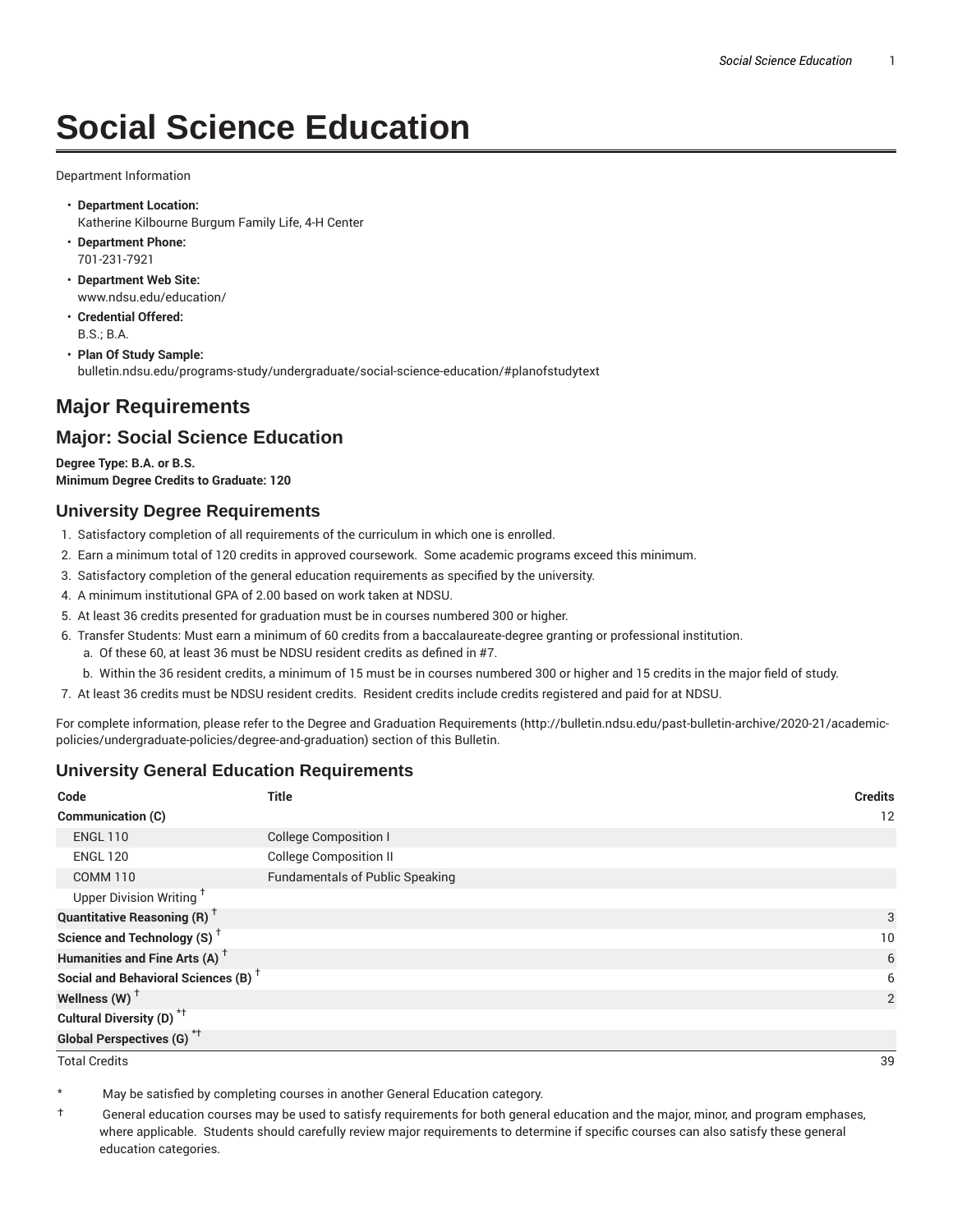• A list of university approved general education courses and administrative policies are available here (http://bulletin.ndsu.edu/past-bulletinarchive/2020-21/academic-policies/undergraduate-policies/general-education/#genedcoursestext).

## **Major Requirements**

| Code                                       | <b>Title</b>                                                               | <b>Credits</b> |
|--------------------------------------------|----------------------------------------------------------------------------|----------------|
| <b>Teaching Specialty Requirements</b>     |                                                                            |                |
| <b>HIST 101</b>                            | Western Civilization I (May satisfy general education category A)          | 3              |
| <b>HIST 102</b>                            | Western Civilization II (May satisfy general education category A)         | 3              |
| <b>HIST 103</b>                            | U.S. to 1877                                                               | 3              |
| <b>HIST 104</b>                            | <b>U.S. Since 1877</b>                                                     | 3              |
| <b>HIST 390</b>                            | Historical Research and Writing (May satisfy general education category C) | 3              |
| <b>HIST</b>                                | Non-US History (300-400 level)                                             | 6              |
| <b>HIST</b>                                | US History (300-400 level)                                                 | 6              |
| <b>HIST</b>                                | <b>History Elective</b>                                                    | 3              |
| Select one of the following areas (A-C):   |                                                                            | 6              |
| A. Anthropology (6 cr):                    |                                                                            |                |
| <b>ANTH 111</b>                            | Introduction to Anthropology                                               |                |
| <b>ANTH</b>                                | 300-400 Level                                                              |                |
| B. Sociology (6 cr):                       |                                                                            |                |
| SOC 110                                    | Introduction to Sociology                                                  |                |
| <b>SOC</b>                                 | 300-400 Level                                                              |                |
| C. Psychology (6 cr):                      |                                                                            |                |
| <b>PSYC 111</b>                            | Introduction to Psychology                                                 |                |
| <b>PSYC 250</b>                            | Developmental Psychology                                                   |                |
| Select two of the following areas (D-F):   |                                                                            | 24             |
| D. Political Science (12 cr):              |                                                                            |                |
| <b>POLS 115</b>                            | American Government                                                        |                |
| Select 3 from the following:               |                                                                            |                |
| <b>POLS 215</b>                            | Problems and Policies In American Government                               |                |
| <b>POLS 230</b>                            | <b>Judicial Process</b>                                                    |                |
| <b>POLS 420</b>                            | Political Behavior-Executive-Legislative Process                           |                |
| <b>POLS 421</b>                            | <b>Political Behavior-Political Parties</b>                                |                |
| <b>POLS 422</b>                            | <b>State and Local Politics</b>                                            |                |
| <b>POLS 430</b>                            | <b>Constitutional Law-Civil Liberties</b>                                  |                |
| <b>POLS 431</b>                            | <b>Constitutional Law-Criminal Justice</b>                                 |                |
| E. Geography (12 cr):                      |                                                                            |                |
| <b>GEOG 262</b>                            | Geography of North America                                                 |                |
| <b>GEOL 106</b>                            | The Earth Through Time                                                     |                |
| GEOG                                       | Geography Electives (6 cr)                                                 |                |
| F. Economics (12 cr):                      |                                                                            |                |
| <b>ECON 201</b>                            | <b>Principles of Microeconomics</b>                                        |                |
| <b>ECON 202</b>                            | Principles of Macroeconomics                                               |                |
| ECON                                       | Electives (6 cr)                                                           |                |
| <b>Professional Education Requirements</b> |                                                                            |                |
| <b>EDUC 321</b>                            | Introduction to Teaching                                                   | 3              |
| <b>EDUC 322</b>                            | <b>Educational Psychology</b>                                              | 3              |
| <b>EDUC 451</b>                            | Instructional Planning, Methods and Assessment                             | 3              |
| <b>EDUC 481</b>                            | Classroom Practice Methods of Teaching I: (Soc Sci)                        | 3              |
| <b>EDUC 485</b>                            | <b>Student Teaching Seminar</b>                                            | 1              |
| <b>EDUC 486</b>                            | Classroom Management for Diverse Learners                                  | 3              |
| <b>EDUC 487</b>                            | <b>Student Teaching</b>                                                    | 9              |
| <b>EDUC 488</b>                            | Applied Student Teaching                                                   | 3              |